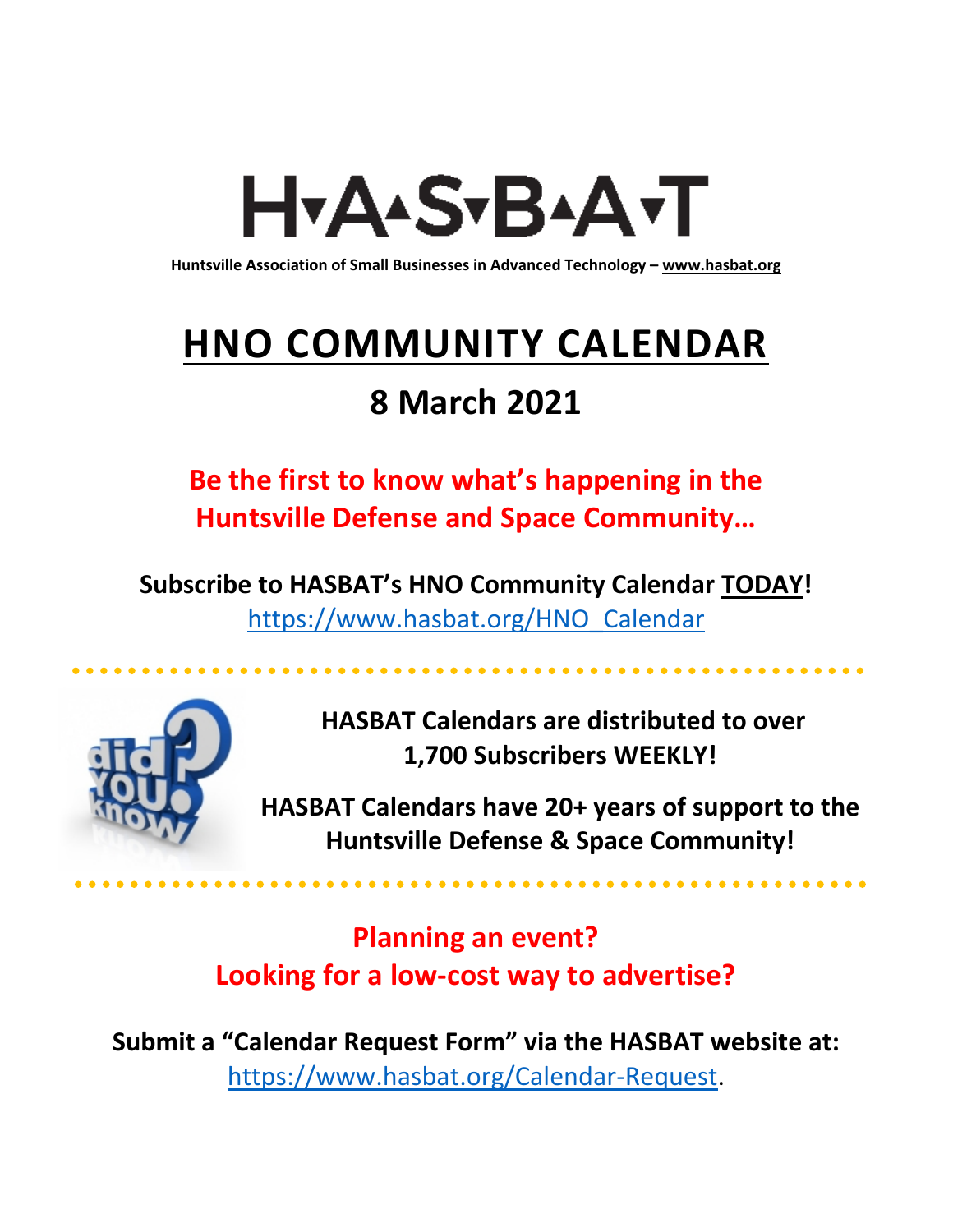**HNO COMMUNITY CALENDAR**

### **8 MARCH 2021**

# **Table of Contents**

Instructions: Click CTRL+Enter to access any area(s) of interest, or scroll to the appropriate section

#### **NOTES TO THE CALENDAR**

- *For special event information, contact the appropriate protocol office.*
- *The POC data provided for each calendar entry represents the best information available.*
- *There is an Advanced Planning Calendar if you want to look ahead and avoid conflicts.*
- *Any updates or corrections, please email HASBAT at [calendar@hasbat.org.](mailto:calendar@hasbat.org)*



## **PROUDLY SERVING BUSINESSES IN THE HUNTSVILLE DEFENSE & SPACE COMMUNITY**

Page 2 of 12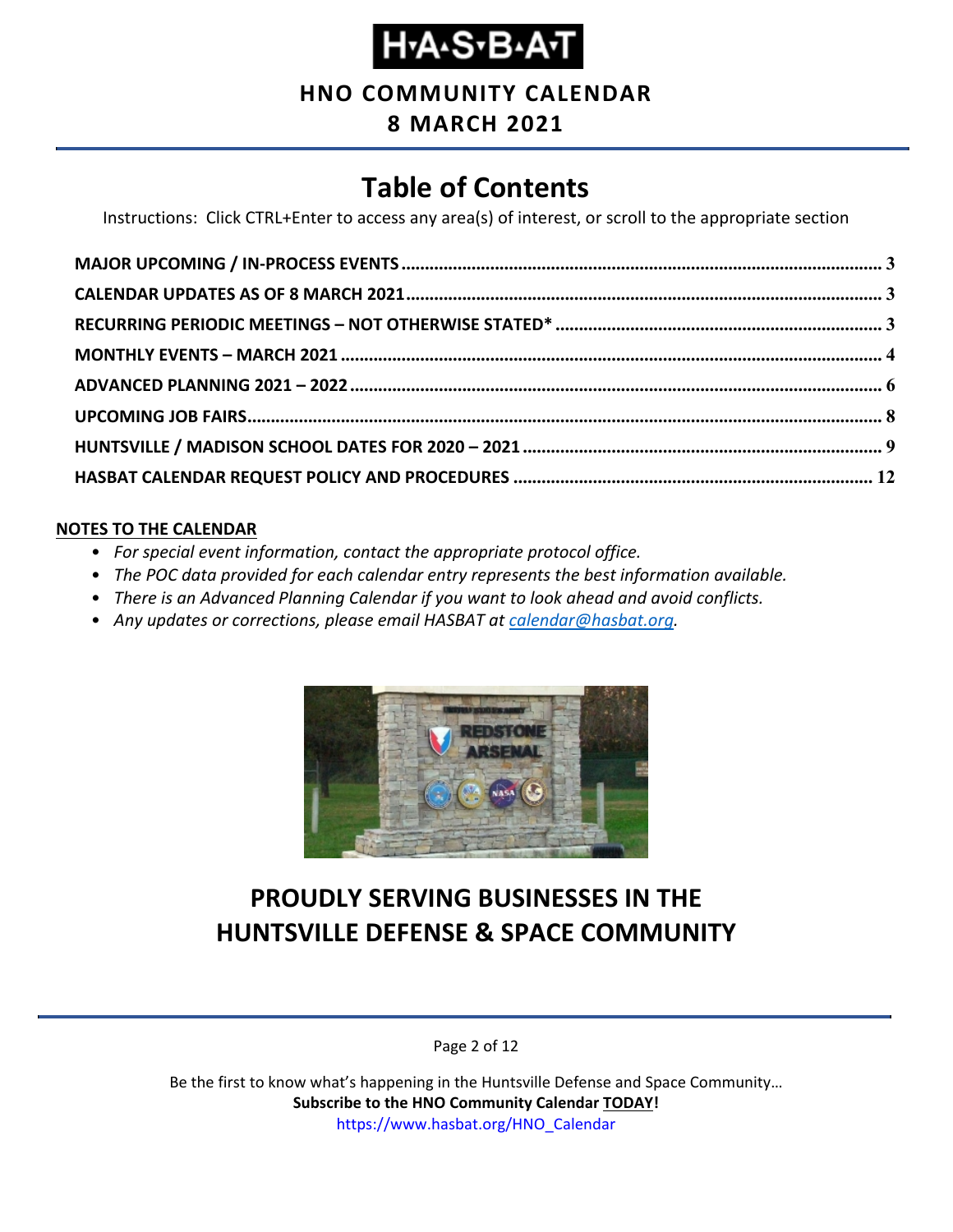**HNO COMMUNITY CALENDAR**

**8 MARCH 2021**

### <span id="page-2-0"></span>**MAJOR UPCOMING / IN-PROCESS EVENTS**

• **No major short-term events**

### <span id="page-2-1"></span>**CALENDAR UPDATES AS OF 8 MARCH 2021**

- **8 APR 21 (Virtual): Solving for Project Risk Management: Understanding the Critical Role of Uncertainty in Project Management with Specific Applications in Aerospace.** The Huntsville Alabama L5 (HAL5) Society sponsors this 1.5 hour session from 7:00 – 8:30 via Zoom. The speaker is Chief Data Scientist of Galorath Federal Dr. Christian Smart. The Zoom meeting number (876 3296 5822), passcode (719180), and iPhone one-tap (+16465588656) are used to access the meeting. The cost is free.
- **14 APR 21 (Virtual): Comprehensive Review of CMMC Level 3.** This 4-hour in-depth training runs from 9:00 – 1:00 and is sponsored by the Huntsville Small Business Development Center (SBDC). It will take a deep dive into the 130 Cybersecurity Maturity Model Certification (CMMC) Level 3 practices and how to show and maintain process maturity. They will discuss the most important practices and discuss what will satisfy the practice criteria, what an auditor will look for to pass the audit, and to help you understand if you have done enough to show process maturity to an auditor**.** Sign up at [https://asbdc.ecenterdirect.com/events/signup/8830.](https://asbdc.ecenterdirect.com/events/signup/8830) The cost is free.
- **22 APR 21 (Virtual): HR for Government Contractors.** This presentation is sponsored by the Huntsville Small Business Development Center (SBDC). Join the HR professionals from Rocket City HR Consulting to help you keep your company in compliance with Federal rules and regulations and runs from 11:00 – 1:00 pm. Sign-up at: [https://asbdc.ecenterdirect.com/events/8817.](https://asbdc.ecenterdirect.com/events/8817) The cost is free.

### <span id="page-2-2"></span>**RECURRING PERIODIC MEETINGS – NOT OTHERWISE STATED\***

- Huntsville Accounting and Financial Women's Alliance (AFWA) Meeting: 3<sup>rd</sup> Tues. @1730, Terranova's [www.huntsvilleafwa.org](http://www.huntsvilleafwa.org/)
- **Air Force Association**: 3<sup>rd</sup> Thurs. @1730, details TBD [Brenda.armstrong@edwardjones.com](mailto:Brenda.armstrong@edwardjones.com)
- **Energy HSV**: Periodic Breakfast Meetings and Luncheons, for more information, contact Trisha Truitt [trisha.truitt@energyhuntsville.com](mailto:trisha.truitt@energyhuntsville.com) or Kecia Pierce [kecia.pierce@energyhuntsville.com](mailto:kecia.pierce@energyhuntsville.com) for details.
- Huntsville Aerospace Marketing Association (HAMA) Membership Luncheon: 2<sup>nd</sup> Fri. @1100 1300, Jackson Center - [reservations@hamaweb.org](mailto:reservations@hamaweb.org)
- **HASBAT Monthly Membership Meeting**: 1<sup>st</sup> Thurs. (2<sup>nd</sup> during Fed. Holidays) @0700-0830 or 1100-1300, Jackson Center – [www.hasbat.org/events](http://www.hasbat.org/events)
- **HASBAT Quarterly Training Session**: 1st Thurs. (2nd during Fed. Holidays) @0930-1100 (MARch, June, September, and December), Jackson Center and other venues per topic – [www.hasbat.org/events](http://www.hasbat.org/events)
- **International Cost Estimating & Analysis Association (ICEAA) Greater Alabama Chapter Workshop**: 2nd

Page 3 of 12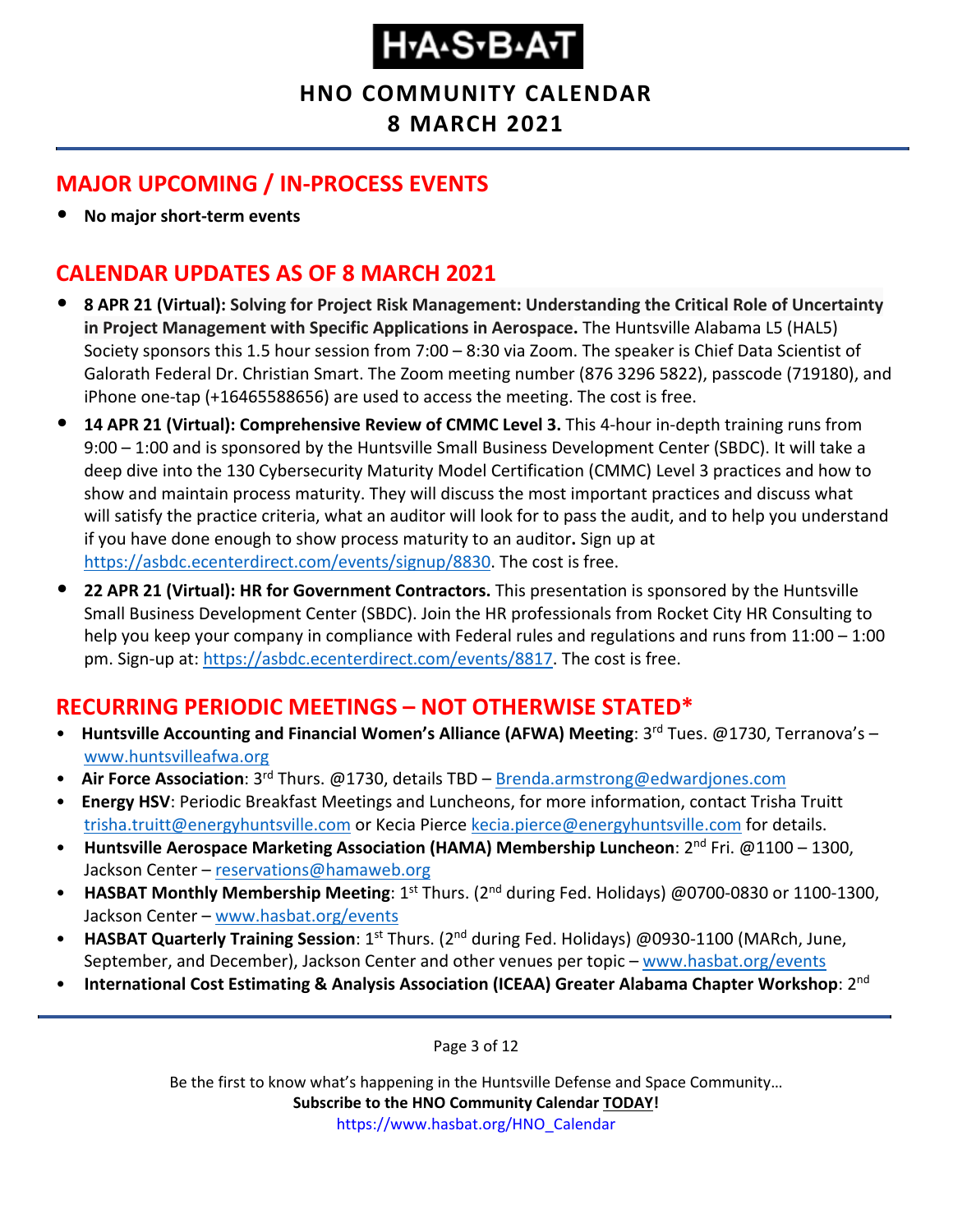**HNO COMMUNITY CALENDAR 8 MARCH 2021**

Tuesday – <http://www.iceaaonline.com/chapters/greater-alabama-chapter/>

- **Military Officers Association of America (MOAA)**: Last Wed of the Month @1100, Summit Club [csdowning@bellsouth.net](mailto:csdowning@bellsouth.net)
- **North Alabama Veterans & Fraternal Organization Coalition (NAVFOC)**: 1st Weds., American Legion-Post 229 – [www.navfoc.org](http://www.navfoc.org/)
- **National Contract Management Agency (NCMA) Monthly Meeting**: 3rd Thurs., Check website for time and location – [www.ncmahsv.org](http://www.ncmahsv.org/)
- **Program Management Institute North Alabama Chapter (PMI-NAC) Monthly Meeting:** Breakfast Meetings the first Thursday of every month at 7:30 AM in Redstone Federal Credit Union (RFCU) Atrium. Luncheon Meetings the third Tuesday of every month at 11:30 AM in Jackson Center. See website for details: [www.pmi-nac.org](http://www.pmi-nac.org/)
- **Rocket City Adjutants General Corps Regimental Association (RCAGCRA)**: 2nd Thurs. @1130-1300, Java Café – [sherenroberts@yahoo.com](mailto:sherenroberts@yahoo.com)
- **Redstone Arsenal (RSA) Mil. & Civ. Club (RSAMCC) Lunch**: 2nd Tues, @1000-1230, The Summit [www.rsacwc.org](http://www.rsacwc.org/)
- **Redstone Arsenal Sergeant Majors Association**: 3rd Thurs. @0630-0730, USAG HQ Conf. Rm. D101 for info go to [info@redstonesma.org](mailto:info@redstonesma.org) or their website at [http://www.redstonesma.org](http://www.redstonesma.org/)
- **Redstone Arsenal Warrant Officers Association**: 2nd Weds. @1130-1300, Bowling Alley [www.redstonewarrants.com](http://www.redstonewarrants.com/)
- **Society of American Military Engineers (SAME)**: 2nd Thurs., Redstone Federal Credit Union (RFCU 220 Wynn) – [tfoster@ssr-inc.com](mailto:tfoster@ssr-inc.com)
- Vietnam Veterans of America (VVA) Chapter #1067: 2<sup>nd</sup> Thurs. @1700, American Legion (Drake Ave.) [wharmon446@charter.net](mailto:wharmon446@charter.net)

### <span id="page-3-0"></span>**MONTHLY EVENTS – MARCH 2021**

- **10 MAR 21 (Virtual): Defense Contract Audit Agency Proposal Adequacy Class**. This is a free 2-hour presentation will provide an overview of how proposal adequacy is determined through discussions on FAR Part 15, Table 15-2 and DFARs 252.215-7009. The presentation discusses proposal adequacy requirements for cost elements such as Direct Labor, Material, Subcontracts, Other Direct Costs (ODCs), and Indirect Rates. Sign-up at [https://asbdc.ecenterdirect.com/events/8765.](https://asbdc.ecenterdirect.com/events/8765) Cost is free.
- **9-11 MAR 21 (Virtual): AMCOM Advanced Planning Briefs to Industry (APBI), via Microsoft Teams**, This year's theme is *"Modernized Sustainment Concepts to Enable Large Scale Combat Operations"*." For more information see:

[https://beta.sam.gov/opp/ed17ff09d87b4e67b79fee7c2a5ce0f1/view?keywords=APBI&sort=](https://beta.sam.gov/opp/ed17ff09d87b4e67b79fee7c2a5ce0f1/view?keywords=APBI&sort=-relevance&index=&is_active=true&page=1) [relevance&index=&is\\_active=true&page=1](https://beta.sam.gov/opp/ed17ff09d87b4e67b79fee7c2a5ce0f1/view?keywords=APBI&sort=-relevance&index=&is_active=true&page=1)

Page 4 of 12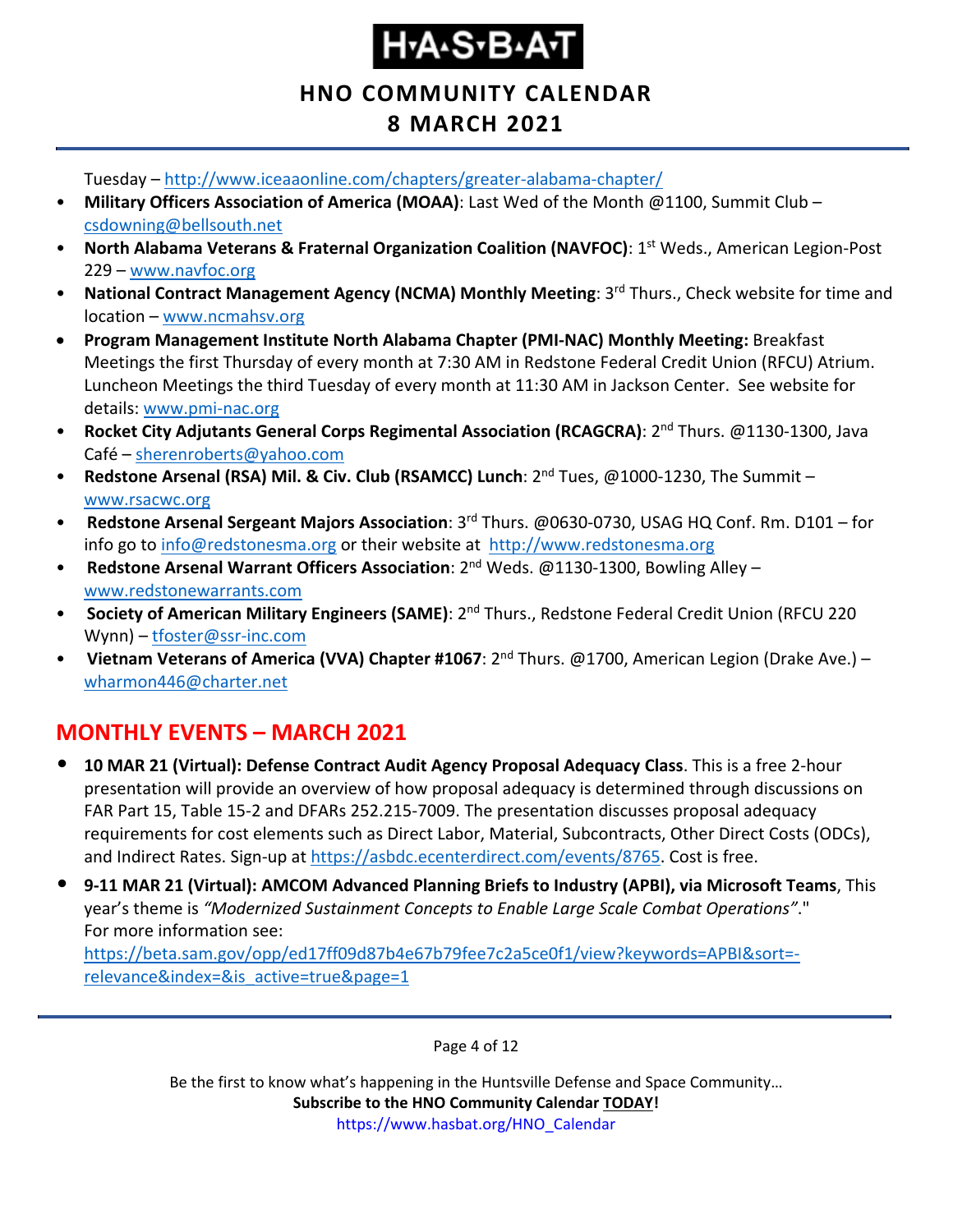**HNO COMMUNITY CALENDAR**

- **8 MARCH 2021**
- **16-18 MAR 21 (Virtual): AUSA Global Force Next Symposium**. This important three-day virtual event will focus on Army modernization efforts and the Army Futures Command's eight Cross Functional Teams (CFTs). For more information at:<https://www.ausa.org/events/global-force-next>Register at: <https://ausa.force.com/OnlineCommunity/s/lt-event?id=a2V5G000000sUDJUA2>
- **16 MAR 21 (Virtual): Federal Procurement: Finding Contracting Opportunities.** This 1 hoor seminar runs from 12:00 – 1:00. Learn how to use public research tools to find open solicitations, requests for quote (RFA), requests for information (RFI), industry days and subcontracting opportunities. This hands-on workshop is presented in partnership with the U.S. Small Business Administration Office of Government Contracting Area III and the Alabama Procurement Technical Assistance Center (PTAC) Program. Sign up at [https://asbdc.ecenterdirect.com/events/signup/8680.](https://asbdc.ecenterdirect.com/events/signup/8680) The cost is free.
- **17 MAR 21 (Virtual): GSA Proposal Roadmap.** You have already decided that a GSA schedule is right for your business. Now what? Although the information you need to know is listed somewhere on the GSA website, it is sometimes hard to put it all together. In this presentation, you will learn the first steps that you need to take to acquire a GSA schedule and an overview of what documentation you will need and how best to construct your answers. [https://asbdc.ecenterdirect.com/events/signup/8816.](https://asbdc.ecenterdirect.com/events/signup/8816) The cost is free.
- **18 MAR 21 (Virtual): SAVE THE DATE for the 31st Marshall Small Business Alliance Meeting.** Hosted by the Marshall Space Flight Center Office of Small Business via Webex. 9:00am–4:00pm. After several morning overview briefs there will be three afternoon sessions: 1. Doing Business with NASA 2. Doing Business with NASA Prime Contractors 3. Challenges Facing Small Businesses Today. To register go to: [https://31marshallsmallbusinessalliance.eventbrite.com.](https://usg02.safelinks.protection.office365.us/?url=https%3A%2F%2F31marshallsmallbusinessalliance.eventbrite.com%2F&data=04%7C01%7C%7C0f36919e37444ab850e108d8d460fcc1%7C4a877cfcec954ba0a4a3f6141161bfa5%7C0%7C1%7C637492860423911697%7CUnknown%7CTWFpbGZsb3d8eyJWIjoiMC4wLjAwMDAiLCJQIjoiV2luMzIiLCJBTiI6Ik1haWwiLCJXVCI6Mn0%3D%7C1000&sdata=QMj299%2BvYAKX2mjW%2FFU48HIa16uVEPpbnpboQjxOPQA%3D&reserved=0)
- **19 MAR 21 (Virtual): Nominations Due for the Tennessee Valley Chapter of the National Defense Industrial Association 2021 Awards Program.** The program is hosted annually to recognize the accomplishments and talents of the Government and defense contractor employees within the Tennessee Valley Defense and Aerospace Industrial Base workforce. Nomination formats and forms can be found at [http://ndiatvc.org/downloads.php.](http://ndiatvc.org/downloads.php) All nominations must be forwarded by March 19, 2021 to Jesse Barber, at [Jesse.L.Barber.civ@mail.mil](mailto:Jesse.L.Barber.civ@mail.mil) or [Jesse.Barber3@gmail.com.](mailto:Jesse.Barber3@gmail.com) The awards dinner is projected for the week of 19 April – more details to follow.
- **22-26 MAR 21 (Virtual): U.S Army Mission and Installation Contracting Command (MICC) Advanced Planning Brief to Industry (APBI):** This multi-day virtual event will be conducted in lieu of individual office APBIs, broadcasted on the Microsoft Teams platform, and will include presentations from MICC and Army Leadership, as well as an overview of projected MICC requirements and an Industry Day. There will be an opportunity for questions and answers. All questions and answers will be posted to beta.SAM.gov after the event. See details at:

Page 5 of 12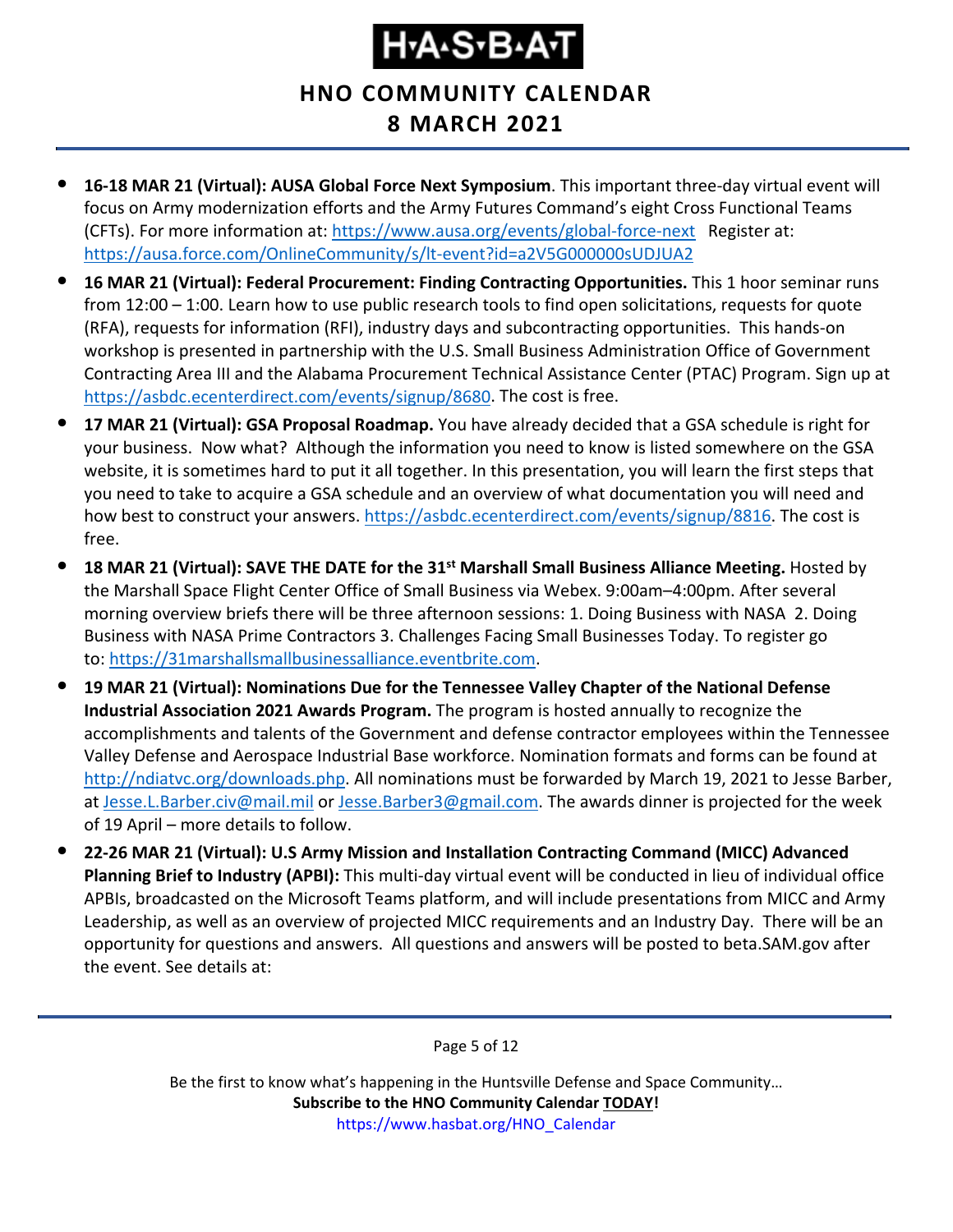### **HNO COMMUNITY CALENDAR 8 MARCH 2021**

[https://beta.sam.gov/opp/4fb095885be942e386c534b97a9ebe2d/view?keywords=%22Industry%20Day%](https://beta.sam.gov/opp/4fb095885be942e386c534b97a9ebe2d/view?keywords=%22Industry%20Day%20Army%20Futures%20Command%202021%22&sort=-relevance&index=&is_active=true&page=1) [20Army%20Futures%20Command%202021%22&sort=-relevance&index=&is\\_active=true&page=1](https://beta.sam.gov/opp/4fb095885be942e386c534b97a9ebe2d/view?keywords=%22Industry%20Day%20Army%20Futures%20Command%202021%22&sort=-relevance&index=&is_active=true&page=1)

• **24 MAR 21 (Virtual): Intellectual Property in Government Contracting.** This presentation by attorneys from the Government Contracts Practice Group of Wilmer & Lee runs from 11:00 – 12:30 pm and will address intellectual property in federal government contracting from a big picture perspective, and then delve into issues concerning IP strategy, protecting your IP, and allocation of rights under different types of government contracts. Sign-up at: [https://asbdc.ecenterdirect.com/events/8803.](https://asbdc.ecenterdirect.com/events/8803) The cost is free.

### <span id="page-5-0"></span>**ADVANCED PLANNING 2021 – 2022**

#### **NEAR TERM APRIL 2021 – MAY 2021:**

- **8 APR 21: NCMS Mid-South Chapter 22nd Ann. Tng. Seminar** VBC [tim.hynes@vencore.com](mailto:tim.hynes@vencore.com)
- **8 APR 21: HASBAT Membership Breakfast (In-Person)**. HASBAT sponsors a membership breakfast from 7:00 – 8:30 AM at the Jackson Center. The guest speaker is COL Kevin Chaney from PM Aircraft Survivability Equipment (ASE). See [www.hasbat.org/events](http://www.hasbat.org/events)
- **8 APR 21 (Virtual): New Administration, New Rules: Navigating the Workplace.** The HSV Chamber of Commerce sponsors this 1.5 hour session from 11:00-12:30 via Zoom. Topics are to cover anticipated changes to labor and employment law that may impact business leaders including: Affordable Care Act, Retirement Benefits, Wage & Hour Regulations, Immigration Policies, Discrimination Protections, and Labor Relations. Contact Pammie Jimmar at 256-535-2043 or email [pjimmar@hsvchamber.org](mailto:pjimmar@hsvchamber.org) for more info and registration. The cost is \$5 for Chamber of Commerce Members and \$10 for Non-Members
- **8 APR 21 (Virtual): Solving for Project Risk Management: Understanding the Critical Role of Uncertainty in Project Management with Specific Applications in Aerospace.** The Huntsville Alabama L5 (HAL5) Society sponsors this 1.5 hour session from 7:00 – 8:30 via Zoom. The speaker is Chief Data Scientist of Galorath Federal Dr. Christian Smart. The Zoom meeting number (876 3296 5822), passcode (719180), and iPhone one-tap (+16465588656) are used to access the meeting. The cost is free.
- **14 APR 21 (Virtual): Comprehensive Review of CMMC Level 3.** This 4-hour in-depth training runs from 9:00 – 1:00 and is sponsored by the Huntsville Small Business Development Center (SBDC). It will take a deep dive into the 130 Cybersecurity Maturity Model Certification (CMMC) Level 3 practices and how to show and maintain process maturity. They will discuss the most important practices and discuss what will satisfy the practice criteria, what an auditor will look for to pass the audit, and to help you understand if you have done enough to show process maturity to an auditor**.** Sign up at [https://asbdc.ecenterdirect.com/events/signup/8830.](https://asbdc.ecenterdirect.com/events/signup/8830) The cost is free.

Page 6 of 12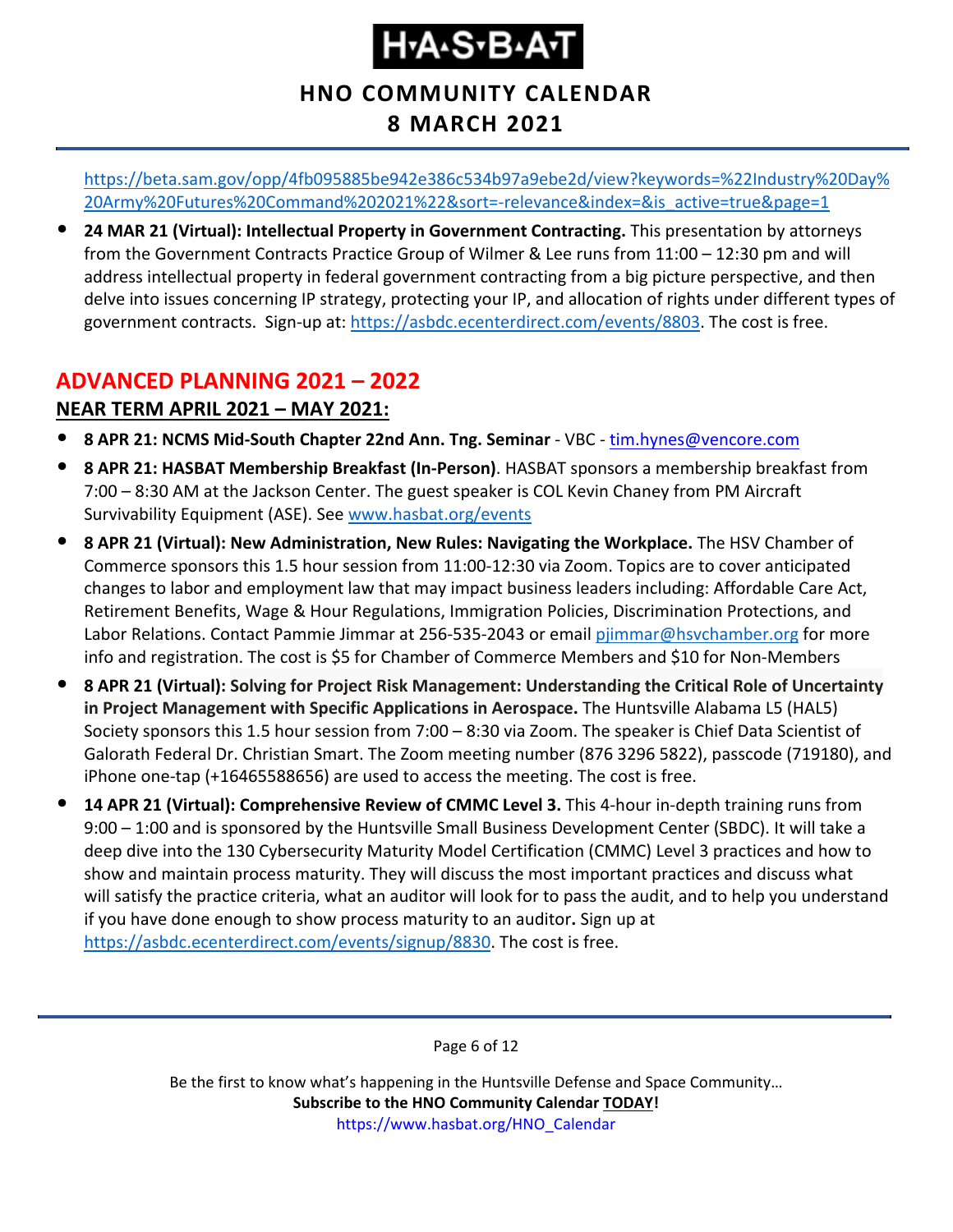# Ҥ҂ѦӠ҂Ѳ҂Ѧӵ

**HNO COMMUNITY CALENDAR**

### **8 MARCH 2021**

- **16 APR 21 (In Person): PMI Project Management Excellence Awards Dinner**, 5:30 9:00 pm, Jackson Center, 6001 Moquin Drive NW, Huntsville AL 35806, information and registration at: [https://pmi](https://pmi-nac.org/meet-reg1.php?id=179)[nac.org/meet-reg1.php?id=179,](https://pmi-nac.org/meet-reg1.php?id=179) cost: \$60
- **20 APR 21 (In Person): Army Aviation Association of America (AAAA) Golf Tournament**, Gaylord Links Golf Course, Nashville, TN, register at: [https://ezregister.com/register/order/33882/0/d7b1624f166cf59e546ecbdd0408d13fc87ef97f/.](https://ezregister.com/register/order/33882/0/d7b1624f166cf59e546ecbdd0408d13fc87ef97f/) The cost is \$115 per person or \$460 per Team
- **20-21 APR 21 (Virtual): Team Aberdeen Proving Ground (APG) hosts the APG Advance Planning Briefing to Industry (APBI).** APG APBI is to describe for industry potential future contracting opportunities for mission areas that focus on: Command, Control, Communications, Computers, Cyber, Intelligence, Surveillance, and Reconnaissance; Research and Development; Test and Evaluation; Chemical and Biological Defense; and APG Garrison. The event will be held virtually via MS Teams. See details at: [https://beta.sam.gov/opp/3a373cfeef8542e7b060329f53f8efb9/view?keywords=APBI&sort=](https://beta.sam.gov/opp/3a373cfeef8542e7b060329f53f8efb9/view?keywords=APBI&sort=-relevance&index=opp&is_active=true&page=1) [relevance&index=opp&is\\_active=true&page=1](https://beta.sam.gov/opp/3a373cfeef8542e7b060329f53f8efb9/view?keywords=APBI&sort=-relevance&index=opp&is_active=true&page=1)
- **21-23 APR 21 (In Person): Army Aviation Mission Solutions Summit**, Gaylord Opryland Hotel and Convention Center, Nashville, TN, more information and registration at: [https://www.quad](https://www.quad-a.org/21Summit)[a.org/21Summit](https://www.quad-a.org/21Summit)
- **22 APR 21 (Virtual): HR for Government Contractors.** This presentation is sponsored by the Huntsville Small Business Development Center (SBDC). Join the HR professionals from Rocket City HR Consulting to help you keep your company in compliance with Federal rules and regulations and runs from 11:00 – 1:00 pm. Sign-up at: [https://asbdc.ecenterdirect.com/events/8817.](https://asbdc.ecenterdirect.com/events/8817) The cost is free.
- **6 MAY 21 (In Person): HASBAT Membership Luncheon**. HASBAT sponsors a membership luncheon from 11:30 – 1:00 PM at the Jackson Center. The guest speaker is Mr. Jeffrey Langhout, the Director of the U.S. Army Combat Capabilities Development Command Aviation & Missile Center. See [www.hasbat.org/events](http://www.hasbat.org/events)

#### **LONGER TERM JUNE 2021+**

- **3 JUN 21 (In Person): HASBAT Membership Luncheon**. HASBAT sponsors a membership luncheon from 11:30 – 1:00 PM at the Jackson Center. The guest speaker is COL Guy Yelverton III, the PM for Strategic and Operational Rockets and Missiles. See [www.hasbat.org/events](http://www.hasbat.org/events)
- **21-22 JUN 21 (In Person): Aircraft Survivability Equipment Symposium**, Kissimee, FL. For registration go to:<https://s7.goeshow.com/aaaa/missionsolutions/2021/registration.cfm>
- **23 JUN 21 (TBD): Huntsville Chamber of Commerce Best Places to Work Awards**, Von Braun Center
- **10-12 AUG 21 (Virtual): Space and Missile Defense Symposium**. The theme is: Integration of Space and Missile Defense Capabilities Across All Domains. Registration link is at: [https://www.smdsymposium.org.](https://www.smdsymposium.org/)

Page 7 of 12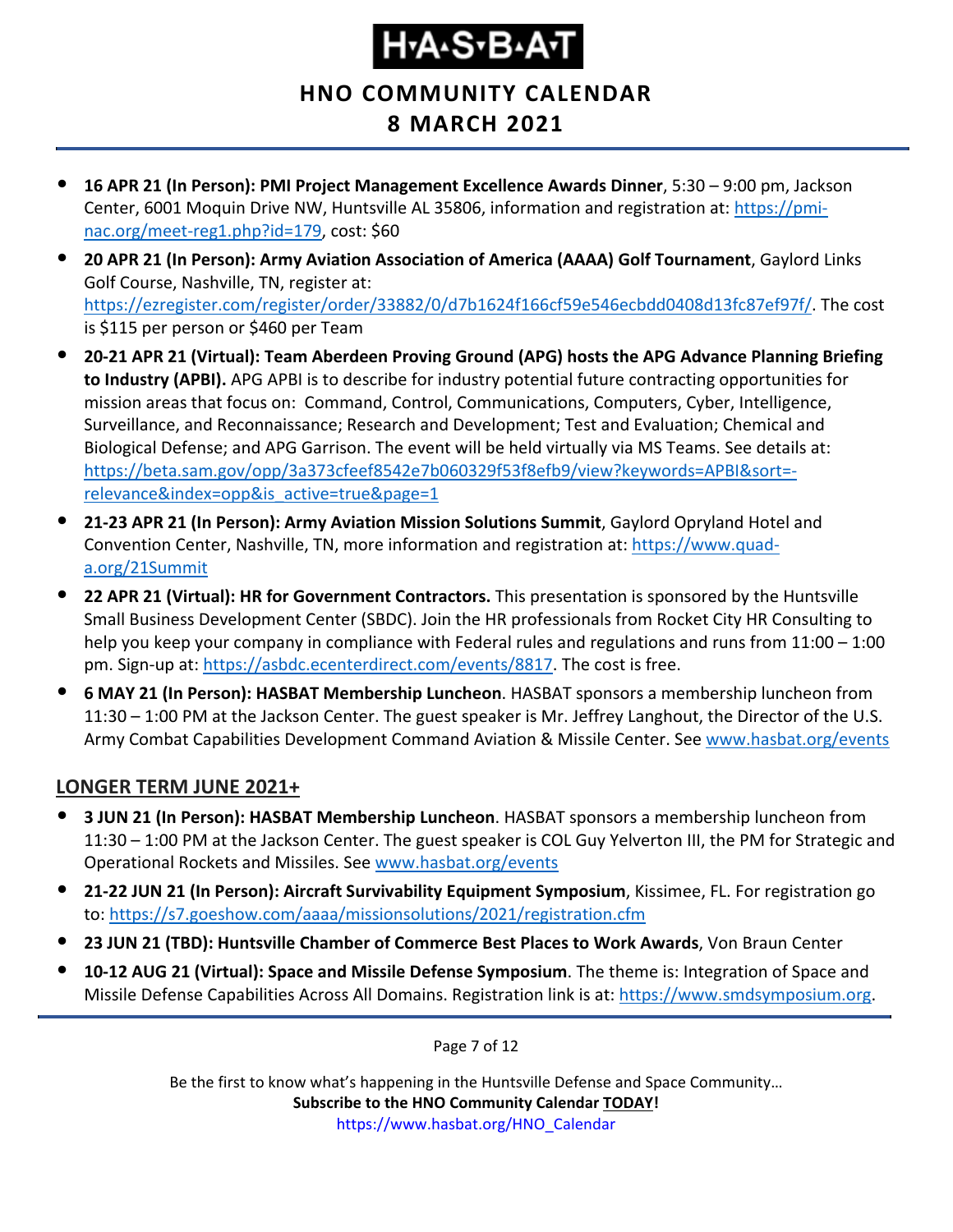# **Н•А•S•В•А•Т**

**HNO COMMUNITY CALENDAR**

### **8 MARCH 2021**

- **17-18 AUG 21 (In Person): 32nd AUVSI Pathfinder Chapter Symposium., The Pathfinder Chapter holds its Annual Fall Symposium at the US Space & Rocket Center.** This two-day event is open to the public and is the place to be to learn about the history of unmanned systems, emerging requirements, and future funding. For more information and registration see: [https://auvsipathfinder.com](https://auvsipathfinder.com/)
- **SEP TBD 21 (In Person): National Cyber Summit**, Von Braun Center South Hall, 700 Monroe Street, Huntsville AL 35801, More information at [www.nationalcybersummit.com](http://www.nationalcybersummit.com/) .
- **15-17 NOV 21 (In Person): 2021 Joseph P. Cribbins Training, Equipping and Sustainment Symposium** "Synchronizing Across the Army Aviation Enterprise" @ Von Braun Center, more information at: <https://s15.a2zinc.net/clients/aaaa/TASS2020/Public/Enter.aspx>
- **7 APR 22: NCMS Mid-South Chapter 23rd Ann. Tng. Seminar** VBC [tim.hynes@vencore.com](mailto:tim.hynes@vencore.com)

### <span id="page-7-0"></span>**UPCOMING JOB FAIRS**

- Huntsville Chamber of Commerce Job Fair Link: [https://hsvchamber.org/departments/workforce](https://hsvchamber.org/departments/workforce-education/career-fairs/)[education/career-fairs/](https://hsvchamber.org/departments/workforce-education/career-fairs/)
- Huntsville Job Fairs Google Link: [https://www.google.com/search?source=hp&ei=tIkWXYqcBLGOggf1qamIBw&q=huntsville+job+fairs&oq=](https://www.google.com/search?source=hp&ei=tIkWXYqcBLGOggf1qamIBw&q=huntsville+job+fairs&oq=huntsville+job+fairs&gs_l=psy-ab.3..0j0i22i30l2.1976.6389..6885...1.0..0.106.1483.20j1......0....1..gws-wiz.....8..35i39j0i131j0i20i263.QNPeuRdHMI0&ibp=htl;jobs&sa=X&ved=2ahUKEwjd5q25ko3jAhXmUt8KHWsmB5MQiYsCKAF6BAgFEBA#fpstate=tldetail&htidocid=pbp-9beJRfv9iMRDAAAAAA%3D%3D&htivrt=jobs) [huntsville+job+fairs&gs\\_l=psy-ab.3..0j0i22i30l2.1976.6389..6885...1.0..0.106.1483.20j1......0....1..gws](https://www.google.com/search?source=hp&ei=tIkWXYqcBLGOggf1qamIBw&q=huntsville+job+fairs&oq=huntsville+job+fairs&gs_l=psy-ab.3..0j0i22i30l2.1976.6389..6885...1.0..0.106.1483.20j1......0....1..gws-wiz.....8..35i39j0i131j0i20i263.QNPeuRdHMI0&ibp=htl;jobs&sa=X&ved=2ahUKEwjd5q25ko3jAhXmUt8KHWsmB5MQiYsCKAF6BAgFEBA#fpstate=tldetail&htidocid=pbp-9beJRfv9iMRDAAAAAA%3D%3D&htivrt=jobs)[wiz.....8..35i39j0i131j0i20i263.QNPeuRdHMI0&ibp=htl;jobs&sa=X&ved=2ahUKEwjd5q25ko3jAhXmUt8KH](https://www.google.com/search?source=hp&ei=tIkWXYqcBLGOggf1qamIBw&q=huntsville+job+fairs&oq=huntsville+job+fairs&gs_l=psy-ab.3..0j0i22i30l2.1976.6389..6885...1.0..0.106.1483.20j1......0....1..gws-wiz.....8..35i39j0i131j0i20i263.QNPeuRdHMI0&ibp=htl;jobs&sa=X&ved=2ahUKEwjd5q25ko3jAhXmUt8KHWsmB5MQiYsCKAF6BAgFEBA#fpstate=tldetail&htidocid=pbp-9beJRfv9iMRDAAAAAA%3D%3D&htivrt=jobs) [WsmB5MQiYsCKAF6BAgFEBA#fpstate=tldetail&htidocid=pbp-9beJRfv9iMRDAAAAAA%3D%3D&htivrt=jobs](https://www.google.com/search?source=hp&ei=tIkWXYqcBLGOggf1qamIBw&q=huntsville+job+fairs&oq=huntsville+job+fairs&gs_l=psy-ab.3..0j0i22i30l2.1976.6389..6885...1.0..0.106.1483.20j1......0....1..gws-wiz.....8..35i39j0i131j0i20i263.QNPeuRdHMI0&ibp=htl;jobs&sa=X&ved=2ahUKEwjd5q25ko3jAhXmUt8KHWsmB5MQiYsCKAF6BAgFEBA#fpstate=tldetail&htidocid=pbp-9beJRfv9iMRDAAAAAA%3D%3D&htivrt=jobs)

Page 8 of 12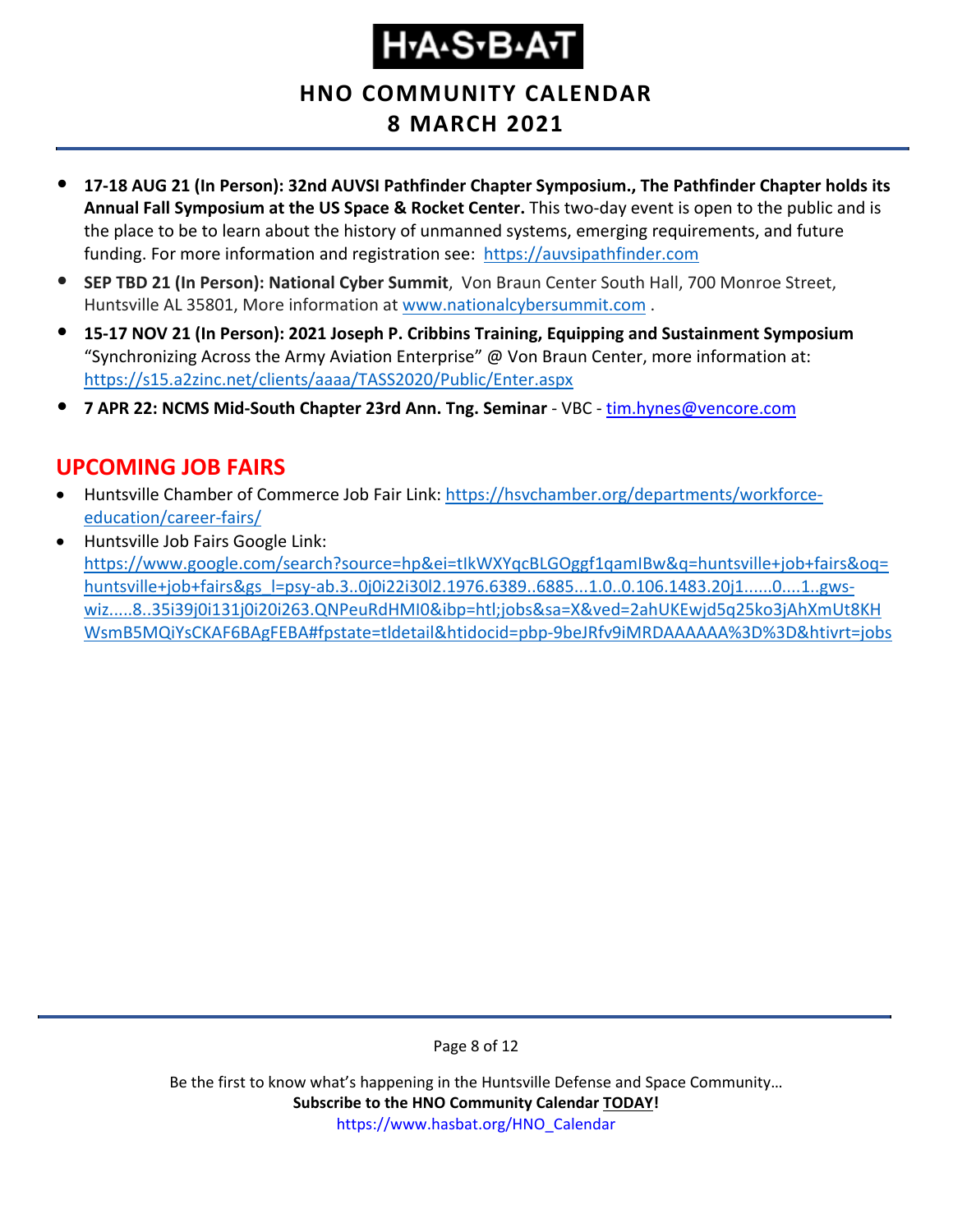**HNO COMMUNITY CALENDAR**

**8 MARCH 2021**

#### <span id="page-8-0"></span>**HUNTSVILLE / MADISON SCHOOL DATES FOR 2020 – 2021**



As of 6/4/2020

#### Page 9 of 12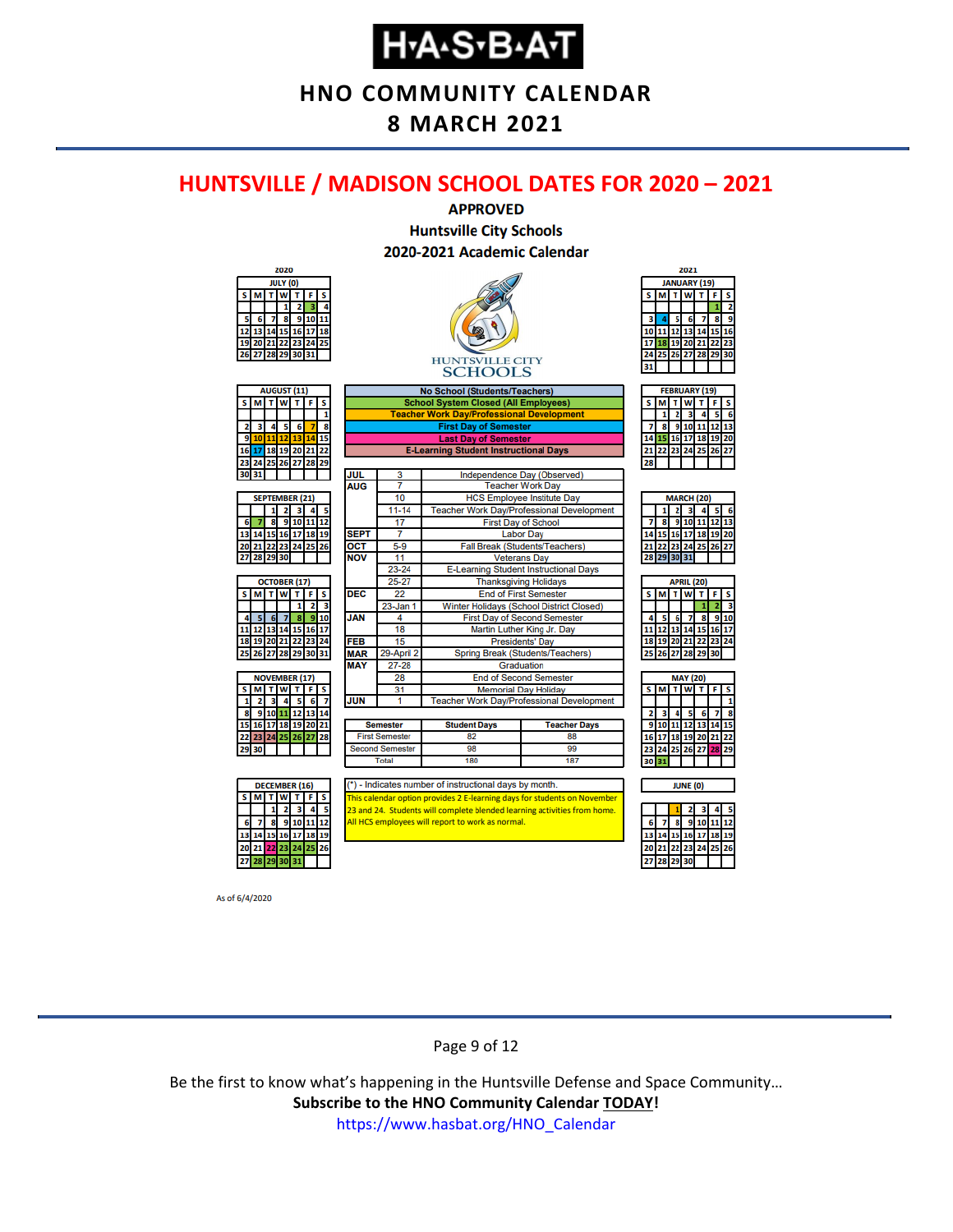**HNO COMMUNITY CALENDAR 8 MARCH 2021**

### **MADISON CITY SCHOOLS CALENDAR**

2020-2021 211 Celtic Drive Madison, AL 35758

FAX: 256-464-8291



Page 10 of 12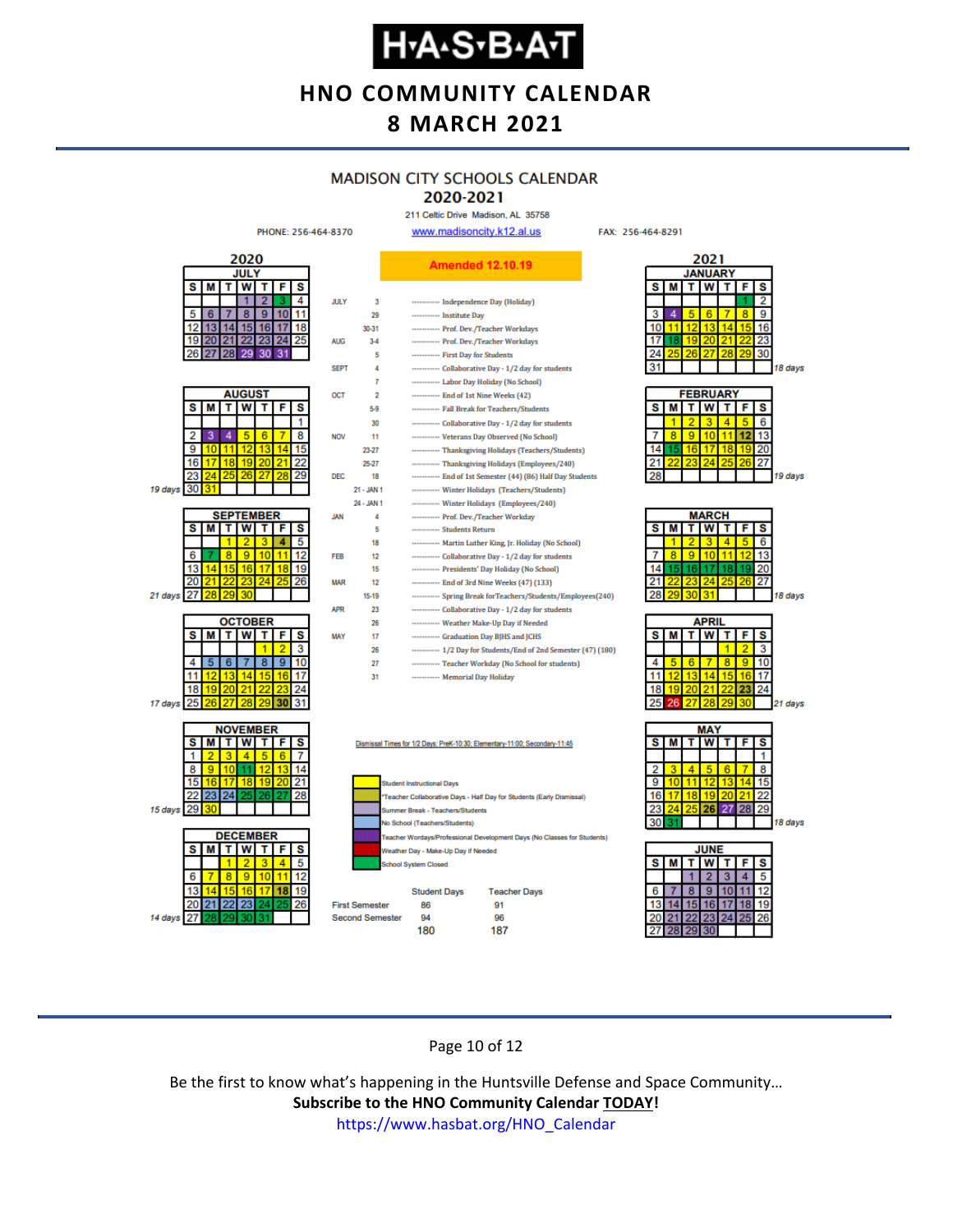# **Н-А-S-В-А-Т**

**HNO COMMUNITY CALENDAR**

# **8 MARCH 2021**

#### **MADISON COUNTY SCHOOLS CALENDAR**

#### 2020-2021

**FIRST SEMESTER - 88 DAYS** 

www.mcssk12.org

Phone: 256-852-2557



| <b>AUGUST</b> |    |    |          |       |    |    |  |
|---------------|----|----|----------|-------|----|----|--|
| s             | М  | T. | lw       | T     | F  | S  |  |
|               |    |    |          |       |    |    |  |
| 2             | 3  |    | 5        | 6     |    | 8  |  |
| 9             | 10 | 11 | 12       | 13    |    | 5  |  |
| 16            | 17 | 18 |          | 19 20 | 21 | 22 |  |
| 23            | 24 |    | 25 26 27 |       | 28 | 29 |  |
| 30            | 31 |    |          |       |    |    |  |

| <b>SEPTEMBER</b> |                  |                 |          |    |    |    |  |
|------------------|------------------|-----------------|----------|----|----|----|--|
| s                | W<br>F<br>s<br>М |                 |          |    |    |    |  |
|                  |                  |                 |          |    |    |    |  |
| 6                |                  | ۹               | g        |    |    | 12 |  |
| 13               | 14 <sub>1</sub>  | 15 <sup>1</sup> | 16       | 17 | 18 |    |  |
| 20               | 211              |                 | 22 23 24 |    | 25 | 26 |  |
|                  | 28               | 29              | 30       |    |    |    |  |







| AUG 5-7                          |                |                | Staff Development / Workday                  |  |  |  |  |  |  |  |
|----------------------------------|----------------|----------------|----------------------------------------------|--|--|--|--|--|--|--|
|                                  |                | $10 - 18$      | <b>Staff Development / Workday</b>           |  |  |  |  |  |  |  |
|                                  | 19             |                | <b>First Day of School</b>                   |  |  |  |  |  |  |  |
| SEP                              | $\overline{7}$ |                | <b>Labor Day</b>                             |  |  |  |  |  |  |  |
| OCT 5-9                          |                |                | Fall Break (Students/Teachers)               |  |  |  |  |  |  |  |
|                                  |                | $8 - 9$        | Fall Break (employees)                       |  |  |  |  |  |  |  |
| <b>NOV 11</b>                    |                |                | <b>Veteran's Day</b>                         |  |  |  |  |  |  |  |
|                                  |                | 24 - 27        | Thanksgiving Break (Students/Teachers)       |  |  |  |  |  |  |  |
|                                  |                | $25 - 27$      | <b>Thanksgiving Break (employees)</b>        |  |  |  |  |  |  |  |
|                                  |                | DEC 22 -Jan 1  | <b>Winter Break</b>                          |  |  |  |  |  |  |  |
|                                  |                |                |                                              |  |  |  |  |  |  |  |
| <b>SECOND SEMESTER - 88 DAYS</b> |                |                |                                              |  |  |  |  |  |  |  |
|                                  |                |                |                                              |  |  |  |  |  |  |  |
| <b>JAN</b>                       | 18             |                | Martin Luther King Jr Day                    |  |  |  |  |  |  |  |
|                                  | 19             |                | <b>Second Semester Begins</b>                |  |  |  |  |  |  |  |
| <b>FEB</b> 15                    |                |                | <b>President's Day</b>                       |  |  |  |  |  |  |  |
|                                  |                | MAR 29 - APR 2 | Spring Break (Students/Teachers)             |  |  |  |  |  |  |  |
| APR 1-2                          |                |                | Spring Break (Employees)                     |  |  |  |  |  |  |  |
| MAY 25 -26                       |                |                | <b>GRADUATIONS</b>                           |  |  |  |  |  |  |  |
|                                  | 28             |                | <b>Last Day of School</b>                    |  |  |  |  |  |  |  |
|                                  | 31             |                | <b>Memorial Day</b>                          |  |  |  |  |  |  |  |
| <b>JUN</b>                       | 1              |                | <b>Teacher Workdays</b>                      |  |  |  |  |  |  |  |
|                                  |                |                |                                              |  |  |  |  |  |  |  |
|                                  |                |                | <b>Progress Report and Report Card Dates</b> |  |  |  |  |  |  |  |
|                                  |                | Grading        | Progress<br>Report                           |  |  |  |  |  |  |  |
|                                  |                | Period         | Card<br>Report                               |  |  |  |  |  |  |  |
|                                  |                | 1              | 9/17/2020<br>10/29/2020                      |  |  |  |  |  |  |  |
|                                  |                | 2              | 12/1/2020<br>1/21/2021                       |  |  |  |  |  |  |  |
|                                  |                | 3              | 2/18/2021<br>3/25/2021                       |  |  |  |  |  |  |  |
|                                  |                | 4              | 4/29/2021<br>6/3/2021                        |  |  |  |  |  |  |  |
|                                  |                |                |                                              |  |  |  |  |  |  |  |



| <b>FEBRUARY</b> |   |    |                   |                 |       |    |  |  |
|-----------------|---|----|-------------------|-----------------|-------|----|--|--|
| s               | М |    | T W T             |                 | F     | S  |  |  |
|                 |   | 2  | з                 |                 | 5     | ĥ  |  |  |
|                 |   | 91 | 10                |                 | 12    | 13 |  |  |
| 14              |   |    | $16$ 17           | 18 <sup>1</sup> | 19 20 |    |  |  |
|                 |   |    | 22 23 24 25 26 27 |                 |       |    |  |  |
|                 |   |    |                   |                 |       |    |  |  |

| <b>MARCH</b> |             |    |    |    |          |    |  |  |
|--------------|-------------|----|----|----|----------|----|--|--|
| S            | м           |    | W  |    | F        | S  |  |  |
|              |             | 2  |    |    |          | 6  |  |  |
|              | 8           | ğ  |    |    | <b>Q</b> | 13 |  |  |
| 14           | 15          | 16 | 17 | 18 | 19       | 20 |  |  |
| 21           |             | 23 | 24 | 25 | 26       | 27 |  |  |
|              | 28 29 30 31 |    |    |    |          |    |  |  |
|              |             |    |    |    |          |    |  |  |

| APRIL           |          |          |                   |       |   |           |  |  |
|-----------------|----------|----------|-------------------|-------|---|-----------|--|--|
| s               | M        | т        | lw                | т     | F | S         |  |  |
|                 |          |          |                   |       |   | 3         |  |  |
| 4               | 5        | 6        |                   | 8     | 9 | 10        |  |  |
| 11              |          | 12 13 14 |                   | 15    |   | $16$   17 |  |  |
| 18 <sup>1</sup> |          |          | 19 20 21 22 23 24 |       |   |           |  |  |
| 25              | 26 27 28 |          |                   | 29 30 |   |           |  |  |
|                 |          |          |                   |       |   |           |  |  |





#### **QUESTIONS OR COMMENTS… EMAIL: [Calendar@HASBAT.org](mailto:calendar@hasbat.org)**

June 25, 2020

Page 11 of 12